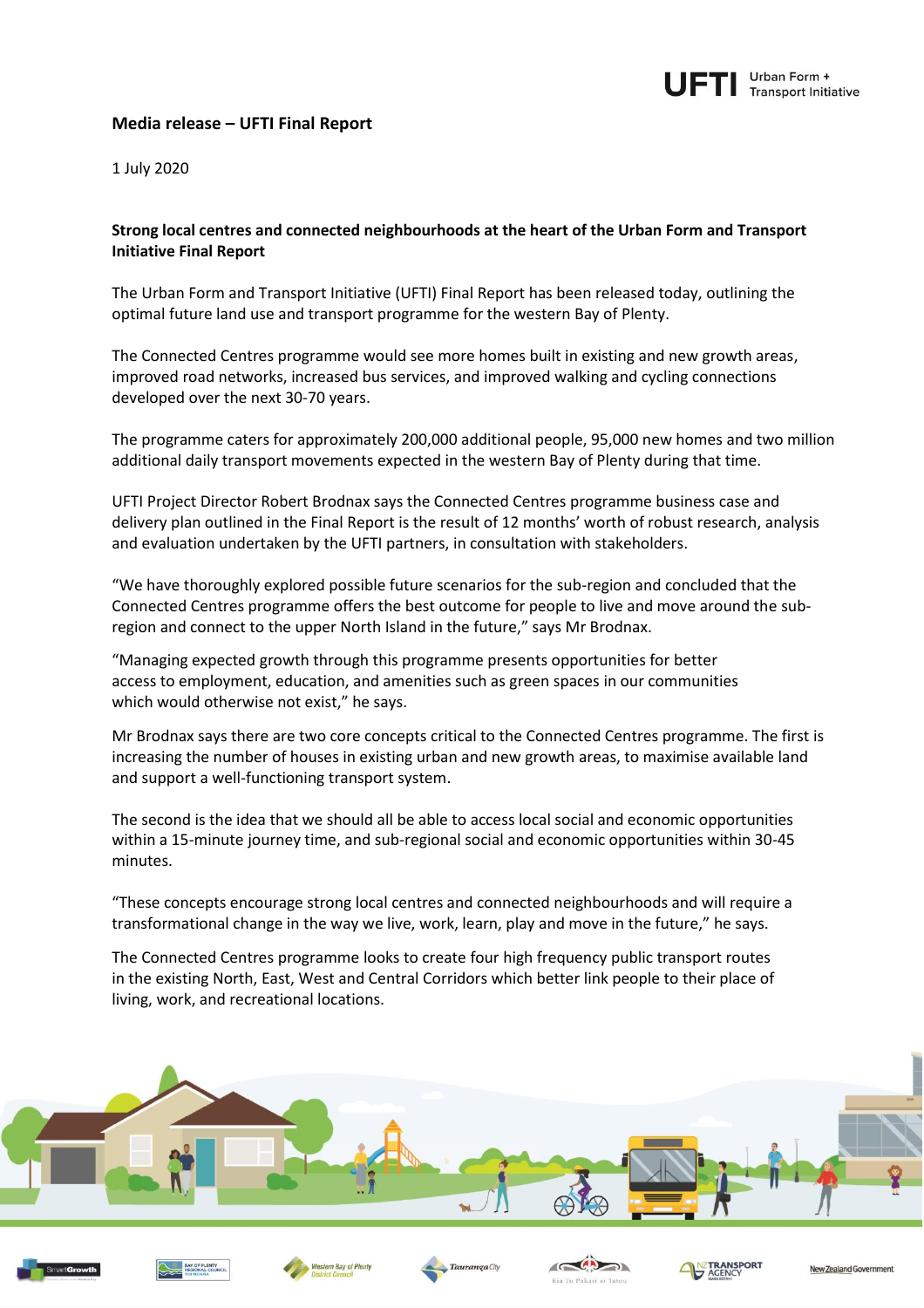

Urban communities will be further developed around Omokoroa, Matua/Otūmoetai, Arataki, Pāpāmoa, Wairakei, and around wider Te Puke, which will also be connected by safe and accessible walking and cycling facilities.

"The benefits of this are better connected and safer transport options, the creation of more affordable housing, and reduced carbon emissions, as strong cities are built on the movement of people and goods," says Mr Brodnax.

The Connected Centres programme has been estimated to cost approximately \$7 billion, spread out in phases over the next 50 to 100 years.

"Investment details, including funding allocation, will be worked through by the UFTI partners and evolve over time but there is opportunity for central and local government to work together, along with the private sector and tangata whenua partners, to ensure the programme can be delivered," says Mr Brodnax.

SmartGrowth Chair Bill Wasley says the UFTI project team should be congratulated for producing such a well-researched, thorough, and collaborative piece of work.

Mr Wasley says the next stage for the UFTI Final Report is inclusion in the SmartGrowth partnership's Joint Spatial Plan, while early implementation activities will be included in Council Long-Term Plans, the Regional Land Transport Plan, and the National Land Transport Programme.

"Incorporating UFTI within the Joint Spatial Plan ensures there is one cohesive strategic document for the western Bay of Plenty that incorporates and reflects the settlement pattern and key projects planned for the sub-region over the next 10 years, and enables us to take a broader and long-term approach to wellbeing," he says.

"It is important that the public has the opportunity to be involved in this planning, so community engagement and public consultation on the Joint Spatial Plan will be undertaken by SmartGrowth and our partner councils in the first quarter of 2021."

Mr Wasley says the UFTI programme business case and delivery plan is also being put forward to Waka Kotahi NZ Transport Agency, Tauranga City Council, Bay of Plenty Regional Council and Western Bay of Plenty Council, as a guide for future investment decisions in the western Bay of Plenty sub-region.

The UFTI Final Report can be viewed [here.](https://ufti.org.nz/wp-content/uploads/2020/07/22527_UFTI-Final-Report.pdf)

**ENDS**

**For more information please contact:** Robert Brodnax UFTI Project Director 021 245 5439